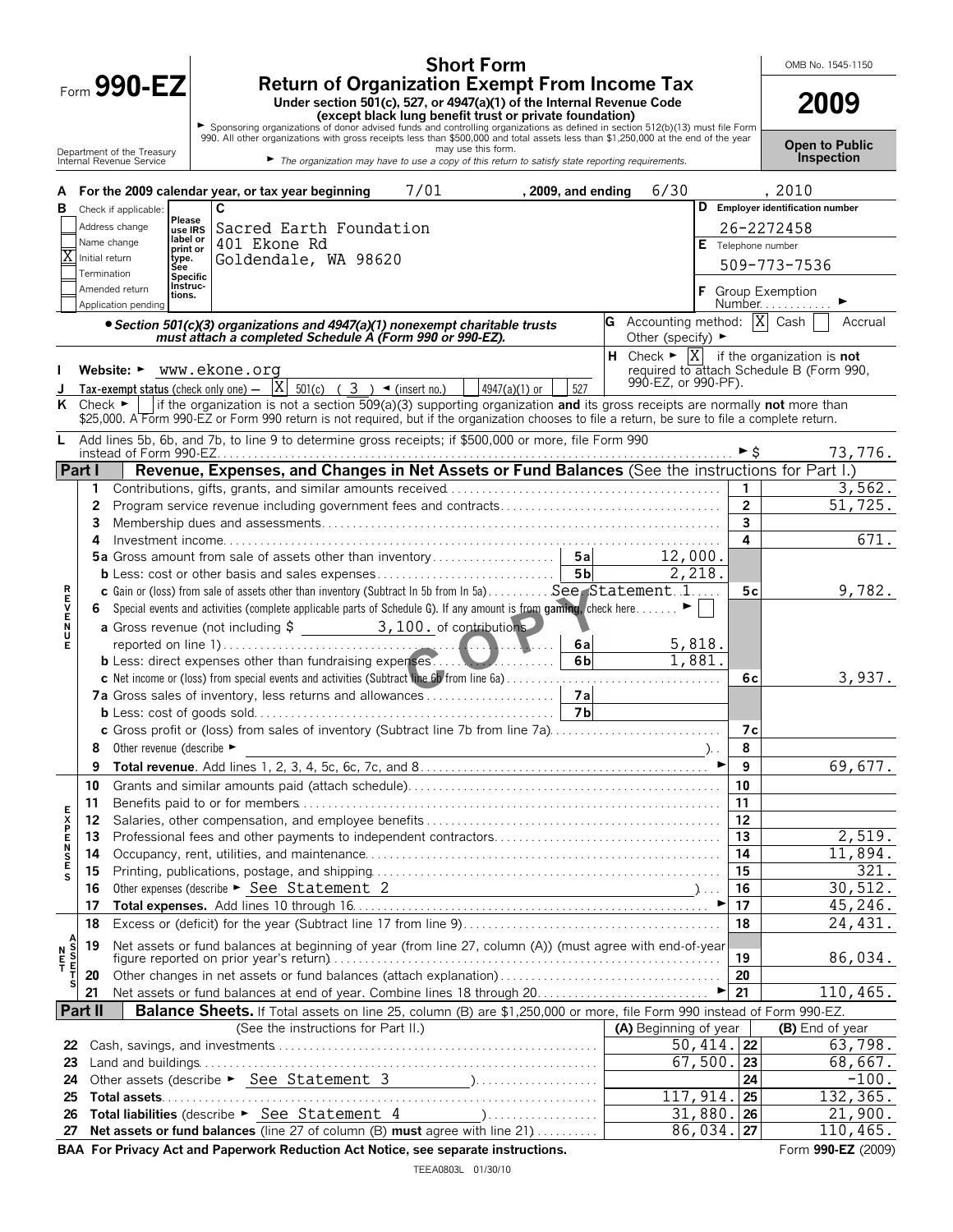|            | Form 990-EZ (2009) Sacred Earth Foundation                                                                                                                                                                                                                                                                    |                                                                                                              |                       |                                                                             |            | 26-2272458<br>Page 2                                                                                                   |
|------------|---------------------------------------------------------------------------------------------------------------------------------------------------------------------------------------------------------------------------------------------------------------------------------------------------------------|--------------------------------------------------------------------------------------------------------------|-----------------------|-----------------------------------------------------------------------------|------------|------------------------------------------------------------------------------------------------------------------------|
| Part III   | Statement of Program Service Accomplishments (See the instructions.)                                                                                                                                                                                                                                          |                                                                                                              |                       |                                                                             |            | <b>Expenses</b>                                                                                                        |
|            | What is the organization's primary exempt purpose? See Statement 5<br>Describe what was achieved in carrying out the organization's exempt purposes. In a clear and concise manner, describe the services provided, the number of persons benefited, or other relevant information for each<br>program title. |                                                                                                              |                       |                                                                             |            | (Required for section<br>501(c)(3) and (4)<br>organizations and section<br>4947(a)(1) trusts; optional<br>for others.) |
| 28         |                                                                                                                                                                                                                                                                                                               |                                                                                                              |                       |                                                                             |            |                                                                                                                        |
| 29         | (Grants $\frac{1}{2}$                                                                                                                                                                                                                                                                                         | ) If this amount includes foreign grants, check here $\ldots$                                                |                       |                                                                             | 28a        |                                                                                                                        |
|            |                                                                                                                                                                                                                                                                                                               | _________________________________                                                                            |                       |                                                                             |            |                                                                                                                        |
| 30         | (Grants $\frac{1}{2}$                                                                                                                                                                                                                                                                                         | ) If this amount includes foreign grants, check here $\dots\dots\dots\dots\dots$                             |                       |                                                                             | 29a        |                                                                                                                        |
|            |                                                                                                                                                                                                                                                                                                               |                                                                                                              |                       |                                                                             |            |                                                                                                                        |
|            | (Grants \$<br>31 Other program services (attach schedule)<br>(Grants $\frac{5}{7}$                                                                                                                                                                                                                            | ) If this amount includes foreign grants, check here<br>) If this amount includes foreign grants, check here |                       |                                                                             | 30a        |                                                                                                                        |
|            |                                                                                                                                                                                                                                                                                                               |                                                                                                              |                       |                                                                             | 31 a<br>32 |                                                                                                                        |
|            | Part IV<br>List of Officers, Directors, Trustees, and Key Employees. List each one even if not compensated. (See the instrs.)                                                                                                                                                                                 |                                                                                                              |                       |                                                                             |            |                                                                                                                        |
|            | (a) Name and address                                                                                                                                                                                                                                                                                          | (b) Title and average hours   (c) Compensation (If<br>per week devoted                                       | not paid, enter -0-.) | (d) Contributions to<br>employee benefit plans and<br>deferred compensation |            | (e) Expense account<br>and other allowances                                                                            |
|            | William Weiler___________<br>PO Box 213                                                                                                                                                                                                                                                                       | to position<br>President<br>2.00                                                                             | $0$ .                 |                                                                             | 0.         | $0$ .                                                                                                                  |
|            | ---------<br>Lyle, WA 98635                                                                                                                                                                                                                                                                                   |                                                                                                              |                       |                                                                             |            |                                                                                                                        |
|            | Janice Sherer<br>$- - - - - - - - -$<br>PO Box 1424                                                                                                                                                                                                                                                           | Vice President<br>3.00                                                                                       | $\theta$ .            |                                                                             | 0.         | 0.                                                                                                                     |
|            | Hood River, OR 97031<br>Taylor Stevenson                                                                                                                                                                                                                                                                      | Treasurer                                                                                                    | $\mathbf 0$ .         |                                                                             | $0$ .      | 0.                                                                                                                     |
|            | 401 Ekone Rd<br>Goldendale, WA 98620<br>Vibrance Pulla                                                                                                                                                                                                                                                        | 4.00                                                                                                         | $\Omega$ .            |                                                                             | $0$ .      | $\mathbf 0$ .                                                                                                          |
|            | 17817 20th Ave SE<br>Bothell, WA 98012                                                                                                                                                                                                                                                                        | Secretary<br>2.00                                                                                            |                       |                                                                             |            |                                                                                                                        |
|            | Warren Pfahl<br>15240 Lewis Rd                                                                                                                                                                                                                                                                                | Trustee<br>1.00                                                                                              | $\theta$ .            |                                                                             | 0.         | $0$ .                                                                                                                  |
|            | Nevada City, CA 95959<br>Nanci Fisse-Davis                                                                                                                                                                                                                                                                    | Trustee                                                                                                      | $\overline{0}$ .      |                                                                             | 0.         | 0.                                                                                                                     |
|            | 1049 Blue Heron Ave NE<br>Bainbridge Island, WA 98110                                                                                                                                                                                                                                                         | 3.00                                                                                                         |                       |                                                                             |            |                                                                                                                        |
|            | Timothy Lamb<br>1333 Blaine Ave                                                                                                                                                                                                                                                                               | Trustee<br>1.00                                                                                              | $\overline{0}$ .      |                                                                             | $0$ .      | $0$ .                                                                                                                  |
|            | Blaine, WA 98230                                                                                                                                                                                                                                                                                              |                                                                                                              |                       |                                                                             |            |                                                                                                                        |
|            |                                                                                                                                                                                                                                                                                                               |                                                                                                              |                       |                                                                             |            |                                                                                                                        |
|            |                                                                                                                                                                                                                                                                                                               |                                                                                                              |                       |                                                                             |            |                                                                                                                        |
|            |                                                                                                                                                                                                                                                                                                               |                                                                                                              |                       |                                                                             |            |                                                                                                                        |
|            |                                                                                                                                                                                                                                                                                                               |                                                                                                              |                       |                                                                             |            |                                                                                                                        |
|            |                                                                                                                                                                                                                                                                                                               |                                                                                                              |                       |                                                                             |            |                                                                                                                        |
|            |                                                                                                                                                                                                                                                                                                               |                                                                                                              |                       |                                                                             |            |                                                                                                                        |
|            |                                                                                                                                                                                                                                                                                                               |                                                                                                              |                       |                                                                             |            |                                                                                                                        |
| <b>BAA</b> |                                                                                                                                                                                                                                                                                                               | TEEA0812L 01/30/10                                                                                           |                       |                                                                             |            | Form 990-EZ (2009)                                                                                                     |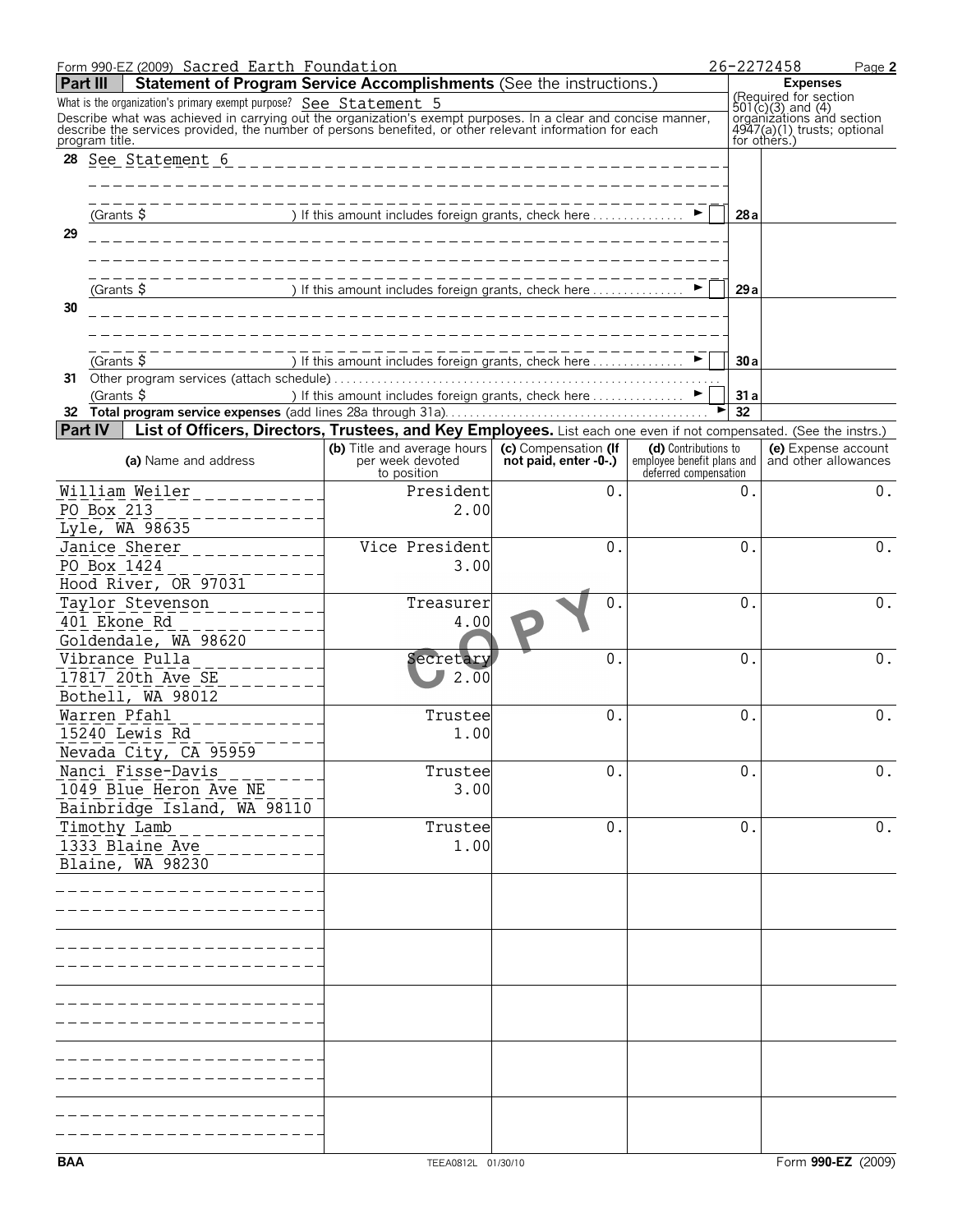|        | Form 990-EZ (2009) Sacred Earth Foundation<br>26-2272458                                                                                                                                                                                                                                                                                             |                        |            | Page 3 |
|--------|------------------------------------------------------------------------------------------------------------------------------------------------------------------------------------------------------------------------------------------------------------------------------------------------------------------------------------------------------|------------------------|------------|--------|
| Part V | <b>Other Information</b> (Note the statement requirements in the instrs for Part V.)<br>See Statement                                                                                                                                                                                                                                                |                        |            | 7      |
|        |                                                                                                                                                                                                                                                                                                                                                      |                        | Yes        | No     |
|        | 33 Did the organization engage in any activity not previously reported to the IRS? If 'Yes,' attach a detailed description of                                                                                                                                                                                                                        | 33                     |            | Χ      |
|        | 34 Were any changes made to the organizing or governing documents? If 'Yes,' attach a conformed copy of the changes                                                                                                                                                                                                                                  | 34                     |            | X      |
| 35     | If the organization had income from business activities, such as those reported on lines 2, 6a, and 7a (among others), but not reported on Form 990-T,<br>attach a statement explaining why the organization did not report the income on Form 990-T.                                                                                                |                        |            |        |
|        | a Did the organization have unrelated business gross income of \$1,000 or more or was it subject to section 6033(e) notice,                                                                                                                                                                                                                          |                        |            |        |
|        |                                                                                                                                                                                                                                                                                                                                                      | 35a<br>35 <sub>b</sub> |            | X      |
|        | 36 Did the organization undergo a liquidation, dissolution, termination, or significant disposition of net assets during the                                                                                                                                                                                                                         |                        |            |        |
|        | 37 a Enter amount of political expenditures, direct or indirect, as described in the instructions. $\triangleright$ 37 a Enter amount of political expenditures, direct or indirect, as described in the instructions. $\triangleright$ 37 a $\cdot$                                                                                                 | 36                     |            | Χ      |
|        | 0.                                                                                                                                                                                                                                                                                                                                                   |                        |            |        |
|        |                                                                                                                                                                                                                                                                                                                                                      | 37 <sub>b</sub>        |            | Χ      |
|        | 38 a Did the organization borrow from, or make any loans to, any officer, director, trustee, or key employee or were<br>any such loans made in a prior year and still outstanding at the end of the period covered by this return                                                                                                                    | 38a                    | X          |        |
|        | <b>b</b> If 'Yes,' complete Schedule L, Part II and enter the total<br>38 <sub>b</sub><br>21,900.                                                                                                                                                                                                                                                    |                        |            |        |
|        | 39 Section 501(c)(7) organizations. Enter:                                                                                                                                                                                                                                                                                                           |                        |            |        |
|        | N/A                                                                                                                                                                                                                                                                                                                                                  |                        |            |        |
|        | N/A                                                                                                                                                                                                                                                                                                                                                  |                        |            |        |
|        | 40 a Section 501(c)(3) organizations. Enter amount of tax imposed on the organization during the year under:                                                                                                                                                                                                                                         |                        |            |        |
|        | section 4911 $\triangleright$ 0. ; section 4912 $\triangleright$ 0. ; section 4955 $\triangleright$<br>0.                                                                                                                                                                                                                                            |                        |            |        |
|        | b Section 501(c)(3) and 501(c)(4) organizations. Did the organization engage in any section 4958 excess benefit<br>transaction during the year or is it aware that it engaged in an excess benefit transaction with a disqualified person in a<br>prior year, and that the transaction has not been reported on any of the organization's prior Form | 40 b                   |            | Χ      |
|        | c Section 501(c)(3) and 501(c)(4) organizations. Enter amount of tax imposed on organization<br>managers or disqualified persons during the year under sections 4912, 4955, and 4958<br>0.                                                                                                                                                           |                        |            |        |
|        | d Section 501(c)(3) and 501(c)(4) organizations. Enter amount of tax on line 40c reimbursed<br>by the organization $\ldots$ . $\ldots$ . $\ldots$<br>$\mathbf 0$ .                                                                                                                                                                                   |                        |            |        |
|        | e All organizations. At any time during the tax year, was the organization a party to a prohibited tax<br>shelter transaction? If 'Yes,' complete Form 8886-T                                                                                                                                                                                        | 40 e                   |            | X.     |
|        | 41 List the states with which a copy of this return is filed > None                                                                                                                                                                                                                                                                                  |                        |            |        |
|        |                                                                                                                                                                                                                                                                                                                                                      |                        |            |        |
|        | <b>42 a</b> The organization's                                                                                                                                                                                                                                                                                                                       |                        |            |        |
|        | books are in care of > Shonie Schlotzhauer<br>-------------------- Telephone no. ► 509-773-7536                                                                                                                                                                                                                                                      |                        |            |        |
|        | $ZIP + 4$ $\triangleright$ 98620<br>Located at ► 401 Ekone Rd Goldendale WA<br>______________________                                                                                                                                                                                                                                                |                        |            |        |
|        | <b>b</b> At any time during the calendar year, did the organization have an interest in or a signature or other authority over a financial account in a foreign country (such as a bank account, securities account, or other finan                                                                                                                  |                        | <b>Yes</b> | No     |
|        |                                                                                                                                                                                                                                                                                                                                                      | 42 <sub>b</sub>        |            | Χ      |
|        | If 'Yes,' enter the name of the foreign country: . ►                                                                                                                                                                                                                                                                                                 |                        |            |        |
|        |                                                                                                                                                                                                                                                                                                                                                      |                        |            |        |
|        |                                                                                                                                                                                                                                                                                                                                                      |                        |            |        |
|        | See the instructions for exceptions and filing requirements for Form TD F 90-22.1, Report of a Foreign Bank and Financial Accounts.                                                                                                                                                                                                                  |                        |            |        |
|        |                                                                                                                                                                                                                                                                                                                                                      | 42c                    |            | X      |
|        | If 'Yes,' enter the name of the foreign country: ►<br><u> 1980 - John Stein, Amerikaansk politiker (</u>                                                                                                                                                                                                                                             |                        |            |        |
|        |                                                                                                                                                                                                                                                                                                                                                      |                        |            |        |
|        |                                                                                                                                                                                                                                                                                                                                                      |                        |            |        |
|        | 43 Section 4947(a)(1) nonexempt charitable trusts filing Form 990-EZ in lieu of Form 1041 – Check here                                                                                                                                                                                                                                               |                        |            | N/A    |
|        |                                                                                                                                                                                                                                                                                                                                                      |                        |            | N/A    |
|        |                                                                                                                                                                                                                                                                                                                                                      |                        | <b>Yes</b> | No     |
|        | 44 Did the organization maintain any donor advised funds? If 'Yes,' Form 990 must be completed instead                                                                                                                                                                                                                                               |                        |            |        |
|        |                                                                                                                                                                                                                                                                                                                                                      | 44                     |            | Χ      |

**BAA** TEEA0812L 01/30/10 Form **990-EZ** (2009) **45** Is any related organization a controlled entity of the organization within the meaning of section 512(b)(13)? If 'Yes,' Form 990 must be completed instead of Form 990-EZ. . . . . . . . . . . . . . . . . . . . . . . . . . . . . . . . . . . . . . . . . . . . . . . . . . . . . . . . . . . . . . . **45**

X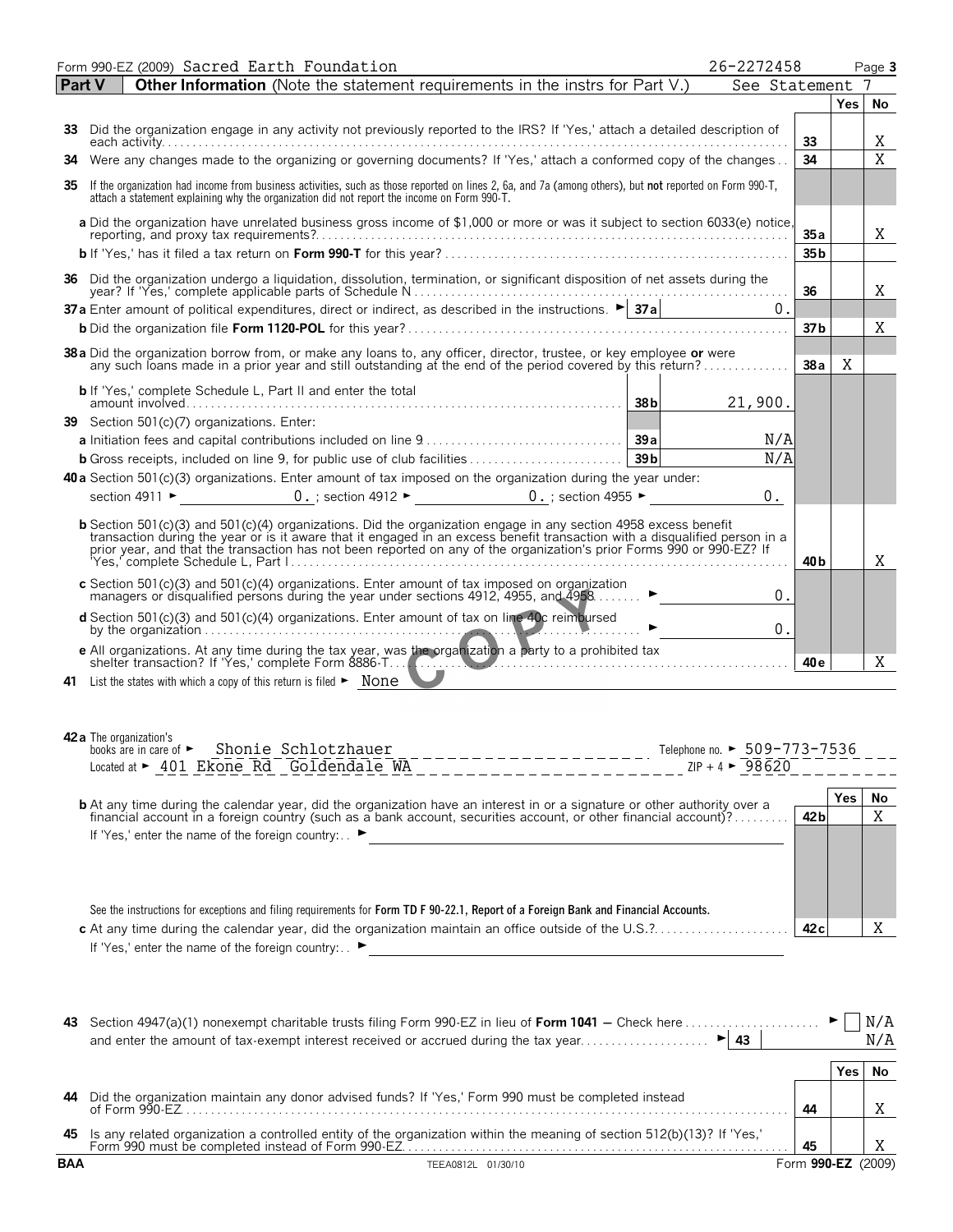#### Form 990-EZ (2009) Page **4** Sacred Earth Foundation 26-2272458

**Part VI** Section 501(c)(3) organizations and section 4947(a)(1) nonexempt charitable trusts only. All section 501(c)(3) organizations and section 4947(a)(1) nonexempt charitable trusts must answer questions 46-49b and complete the tables for lines 50 and 51.

|  |                 | Yes i | No |
|--|-----------------|-------|----|
|  | 46              |       |    |
|  | 47              |       |    |
|  | 48              |       |    |
|  | 49 al           |       |    |
|  | 49 <sub>b</sub> |       |    |

# 50 Complete this table for the organization's five highest compensated employees (other than officers, directors, trustees and key employees) who each received more than \$100,000 of compensation from the organization. If t

| (a) Name and address of each employee paid<br>more than \$100,000 | (b) Title and average<br>hours per week<br>devoted to position                    | (c) Compensation | (d) Contributions to employee<br>benefit plans and<br>deferred compensation | (e) Expense<br>account and<br>other allowances |
|-------------------------------------------------------------------|-----------------------------------------------------------------------------------|------------------|-----------------------------------------------------------------------------|------------------------------------------------|
| None                                                              |                                                                                   |                  |                                                                             |                                                |
|                                                                   |                                                                                   |                  |                                                                             |                                                |
|                                                                   |                                                                                   |                  |                                                                             |                                                |
|                                                                   |                                                                                   |                  |                                                                             |                                                |
|                                                                   |                                                                                   |                  |                                                                             |                                                |
|                                                                   | $\begin{array}{c} \n \bullet & \bullet & \bullet & \bullet & \bullet \end{array}$ |                  |                                                                             |                                                |

f Total number of other employees paid over \$100,000 . . . . . . .  $\blacktriangleright$ 

# **51** Complete this table for the organization's five highest compensated independent contractors who each received more than \$100,000 of compensation from the organization. If there is none, enter 'None.'

|      | (a) Name and address of each independent contractor paid more than \$100,000                                                                                                                                                   | (b) Type of service | (c) Compensation |  |  |  |  |
|------|--------------------------------------------------------------------------------------------------------------------------------------------------------------------------------------------------------------------------------|---------------------|------------------|--|--|--|--|
| None |                                                                                                                                                                                                                                |                     |                  |  |  |  |  |
|      |                                                                                                                                                                                                                                |                     |                  |  |  |  |  |
|      |                                                                                                                                                                                                                                |                     |                  |  |  |  |  |
|      |                                                                                                                                                                                                                                |                     |                  |  |  |  |  |
|      |                                                                                                                                                                                                                                |                     |                  |  |  |  |  |
|      | <b>d</b> Total number of other independent contractors each receiving over $$100,000$                                                                                                                                          |                     |                  |  |  |  |  |
|      | Under penalties of perjury, I declare that I have examined this return, including accompanying schedules and statements, and to the best of my knowledge and belief, it is true, correct, and complete. Declaration of prepare |                     |                  |  |  |  |  |

| Sign                  |                                                 |                                                                                 |                 |                                    |                                                            |  |  |
|-----------------------|-------------------------------------------------|---------------------------------------------------------------------------------|-----------------|------------------------------------|------------------------------------------------------------|--|--|
| <b>Here</b>           |                                                 | Signature of officer                                                            |                 |                                    | Date                                                       |  |  |
|                       |                                                 | Type or print name and title.                                                   |                 |                                    |                                                            |  |  |
| Paid<br>Pre-          | Preparer's<br>▶<br>signature                    | Chervl K. Woods                                                                 | Date<br>1/15/11 | Check if<br>self-<br>►<br>employed | Preparer's Identifying Number<br>(See instructions)<br>N/A |  |  |
| parer's<br><b>Use</b> | Firm's name (or<br>yours if self-<br>employed), | Cheryl K. Woods, CPA, P.C.<br>550<br>Woods Rd.                                  |                 | <b>EIN</b>                         | N/A<br>►                                                   |  |  |
| Only                  | address, and<br>$ZIP + 4$                       | Centerville, WA 98613                                                           |                 | Phone no. $\blacktriangleright$    | 773-5670<br>(509)                                          |  |  |
|                       |                                                 | May the IRS discuss this return with the preparer shown above? See instructions |                 |                                    | ►l⊻<br>No<br><b>Yes</b>                                    |  |  |
| <b>BAA</b>            |                                                 |                                                                                 |                 |                                    | (2009)<br>Form 990-EZ                                      |  |  |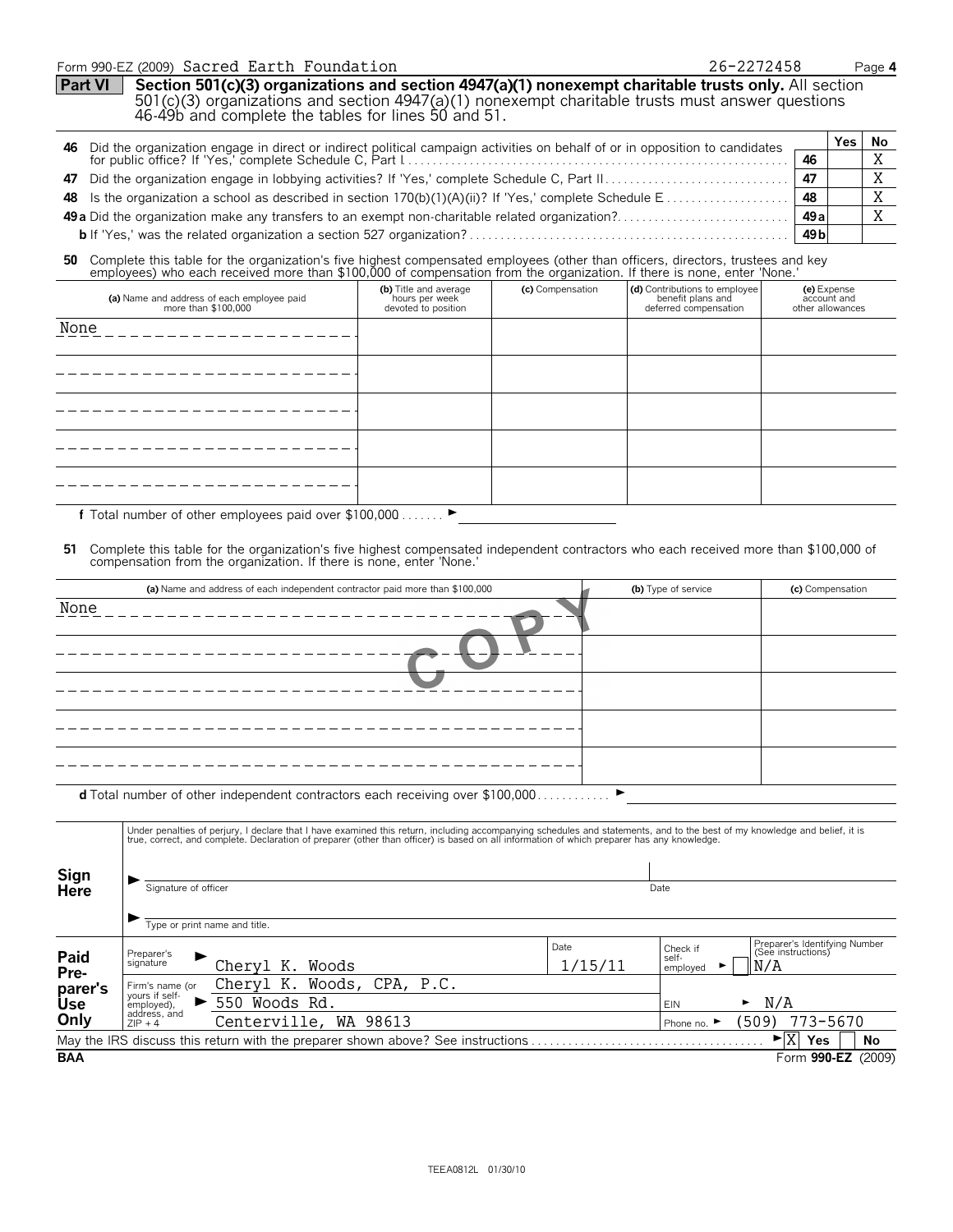| <b>SCHEDULE A</b> |                     |
|-------------------|---------------------|
|                   | (Form 990 or 990-E2 |

# **(Form 990 or 990-EZ) Public Charity Status and Public Support**

**Complete if the organization is a section 501(c)(3) organization or a section 4947(a)(1) nonexempt charitable trust.**

| OMB No. 1545-0047 |  |
|-------------------|--|
| 2009              |  |

| Open to Public    |  |
|-------------------|--|
| <b>Inspection</b> |  |

| nonexempt charitable trust.<br>Department of the Treasury<br>Attach to Form 990 or Form 990-EZ. > See separate instructions.<br>Internal Revenue Service                                                      |       |                                       |  |                                                            |                                                                                                                                                                                                                                                                                                                                                                                                                        |     | <b>Open to Public</b>                                                               | Inspection                                         |    |                                                                                          |            |                                      |            |           |
|---------------------------------------------------------------------------------------------------------------------------------------------------------------------------------------------------------------|-------|---------------------------------------|--|------------------------------------------------------------|------------------------------------------------------------------------------------------------------------------------------------------------------------------------------------------------------------------------------------------------------------------------------------------------------------------------------------------------------------------------------------------------------------------------|-----|-------------------------------------------------------------------------------------|----------------------------------------------------|----|------------------------------------------------------------------------------------------|------------|--------------------------------------|------------|-----------|
| Name of the organization                                                                                                                                                                                      |       |                                       |  |                                                            |                                                                                                                                                                                                                                                                                                                                                                                                                        |     | <b>Employer identification number</b>                                               |                                                    |    |                                                                                          |            |                                      |            |           |
|                                                                                                                                                                                                               |       | Sacred Earth Foundation               |  |                                                            |                                                                                                                                                                                                                                                                                                                                                                                                                        |     |                                                                                     |                                                    |    |                                                                                          | 26-2272458 |                                      |            |           |
| Part I                                                                                                                                                                                                        |       |                                       |  |                                                            | <b>Reason for Public Charity Status (All organizations must complete this part.) See instructions</b>                                                                                                                                                                                                                                                                                                                  |     |                                                                                     |                                                    |    |                                                                                          |            |                                      |            |           |
|                                                                                                                                                                                                               |       |                                       |  |                                                            | The organization is not a private foundation because it is: (For lines 1 through 11, check only one box.)                                                                                                                                                                                                                                                                                                              |     |                                                                                     |                                                    |    |                                                                                          |            |                                      |            |           |
| 1                                                                                                                                                                                                             |       |                                       |  |                                                            | A church, convention of churches or association of churches described in section 170(b)(1)(A)(i).                                                                                                                                                                                                                                                                                                                      |     |                                                                                     |                                                    |    |                                                                                          |            |                                      |            |           |
| 2<br>A school described in section 170(b)(1)(A)(ii). (Attach Schedule E.)                                                                                                                                     |       |                                       |  |                                                            |                                                                                                                                                                                                                                                                                                                                                                                                                        |     |                                                                                     |                                                    |    |                                                                                          |            |                                      |            |           |
| 3<br>A hospital or cooperative hospital service organization described in section 170(b)(1)(A)(iii).                                                                                                          |       |                                       |  |                                                            |                                                                                                                                                                                                                                                                                                                                                                                                                        |     |                                                                                     |                                                    |    |                                                                                          |            |                                      |            |           |
| A medical research organization operated in conjunction with a hospital described in section 170(b)(1)(A)(iii). Enter the hospital's<br>4                                                                     |       |                                       |  |                                                            |                                                                                                                                                                                                                                                                                                                                                                                                                        |     |                                                                                     |                                                    |    |                                                                                          |            |                                      |            |           |
| name, city, and state:<br>An organization operated for the benefit of a college or university owned or operated by a governmental unit described in section<br>5<br>170(b) $(1)(A)(iv)$ . (Complete Part II.) |       |                                       |  |                                                            |                                                                                                                                                                                                                                                                                                                                                                                                                        |     |                                                                                     |                                                    |    |                                                                                          |            |                                      |            |           |
| 6<br>7                                                                                                                                                                                                        | Χ     |                                       |  |                                                            | A federal, state, or local government or governmental unit described in section 170(b)(1)(A)(v).<br>An organization that normally receives a substantial part of its support from a governmental unit or from the general public described                                                                                                                                                                             |     |                                                                                     |                                                    |    |                                                                                          |            |                                      |            |           |
|                                                                                                                                                                                                               |       |                                       |  | in section 170(b)(1)(A)(vi). (Complete Part II.)           |                                                                                                                                                                                                                                                                                                                                                                                                                        |     |                                                                                     |                                                    |    |                                                                                          |            |                                      |            |           |
| 8                                                                                                                                                                                                             |       |                                       |  |                                                            | A community trust described in section 170(b)(1)(A)(vi). (Complete Part II.)                                                                                                                                                                                                                                                                                                                                           |     |                                                                                     |                                                    |    |                                                                                          |            |                                      |            |           |
| 9                                                                                                                                                                                                             |       |                                       |  | June 30, 1975. See section 509(a)(2). (Complete Part III.) | An organization that normally receives: (1) more than 33-1/3 % of its support from contributions, membership fees, and gross receipts<br>from activities related to its exempt functions – subject to certain exceptions, and (2) no more than 33-1/3 % of its support from gross<br>investment income and unrelated business taxable income (less section 511 tax) from businesses acquired by the organization after |     |                                                                                     |                                                    |    |                                                                                          |            |                                      |            |           |
| 10                                                                                                                                                                                                            |       |                                       |  |                                                            | An organization organized and operated exclusively to test for public safety. See section 509(a)(4).                                                                                                                                                                                                                                                                                                                   |     |                                                                                     |                                                    |    |                                                                                          |            |                                      |            |           |
| 11                                                                                                                                                                                                            |       |                                       |  |                                                            | An organization organized and operated exclusively for the benefit of, to perform the functions of, or carry out the purposes of one or<br>more publicly supported organizations described in section 509(a)(1) or section 509(a)(2). See section 509(a)(3). Check the box that<br>describes the type of supporting organization and complete lines 11e through 11h.                                                   |     |                                                                                     |                                                    |    |                                                                                          |            |                                      |            |           |
|                                                                                                                                                                                                               | a l   | Type I                                |  | Type II<br>bl                                              | $c$   Type III – Functionally integrated                                                                                                                                                                                                                                                                                                                                                                               |     |                                                                                     |                                                    |    |                                                                                          |            | Type III-Other                       |            |           |
| е                                                                                                                                                                                                             |       | $509(a)(2)$ .                         |  |                                                            | By checking this box, I certify that the organization is not controlled directly or indirectly by one or more disqualified persons other<br>than foundation managers and other than one or more publicly supported organizations described in section 509(a)(1) or section                                                                                                                                             |     |                                                                                     |                                                    |    |                                                                                          |            |                                      |            |           |
| f                                                                                                                                                                                                             |       |                                       |  |                                                            | If the organization received a written determination from the IRS that is a Type I, Type II or Type III supporting organization,                                                                                                                                                                                                                                                                                       |     |                                                                                     |                                                    |    |                                                                                          |            |                                      |            |           |
| g                                                                                                                                                                                                             |       |                                       |  |                                                            | Since August 17, 2006, has the organization accepted any gift or contribution from any of the following persons?                                                                                                                                                                                                                                                                                                       |     |                                                                                     |                                                    |    |                                                                                          |            |                                      |            |           |
|                                                                                                                                                                                                               |       |                                       |  |                                                            |                                                                                                                                                                                                                                                                                                                                                                                                                        |     |                                                                                     |                                                    |    |                                                                                          |            |                                      | <b>Yes</b> | <b>No</b> |
|                                                                                                                                                                                                               | (i)   |                                       |  |                                                            | a person who directly or indirectly controls, either alone or together with persons described in (ii) and (iii)                                                                                                                                                                                                                                                                                                        |     |                                                                                     |                                                    |    |                                                                                          |            | 11 g (i)                             |            |           |
|                                                                                                                                                                                                               | (ii)  |                                       |  |                                                            |                                                                                                                                                                                                                                                                                                                                                                                                                        |     |                                                                                     |                                                    |    |                                                                                          |            | 11 g (ii)                            |            |           |
|                                                                                                                                                                                                               | (iii) |                                       |  |                                                            |                                                                                                                                                                                                                                                                                                                                                                                                                        |     |                                                                                     |                                                    |    |                                                                                          |            | 11 g (iii)                           |            |           |
| h.                                                                                                                                                                                                            |       |                                       |  |                                                            | Provide the following information about the supported organizations.                                                                                                                                                                                                                                                                                                                                                   |     |                                                                                     |                                                    |    |                                                                                          |            |                                      |            |           |
|                                                                                                                                                                                                               |       | (i) Name of Supported<br>Organization |  | $(ii)$ $EIN$                                               | (iii) Type of organization<br>(described on lines 1-9<br>above or IRC section<br>(see instructions))                                                                                                                                                                                                                                                                                                                   |     | (iv) is the<br>organization in col.<br>(i) listed in your<br>qoverning<br>document? | (v) Did you notify<br>col. (i) of<br>your support? |    | (vi) Is the<br>the organization in organization in col.<br>(i) organized in the<br>U.S.? |            | (vii) Amount of Support              |            |           |
|                                                                                                                                                                                                               |       |                                       |  |                                                            |                                                                                                                                                                                                                                                                                                                                                                                                                        | Yes | No                                                                                  | <b>Yes</b>                                         | No | Yes                                                                                      | Νo         |                                      |            |           |
|                                                                                                                                                                                                               |       |                                       |  |                                                            |                                                                                                                                                                                                                                                                                                                                                                                                                        |     |                                                                                     |                                                    |    |                                                                                          |            |                                      |            |           |
|                                                                                                                                                                                                               |       |                                       |  |                                                            |                                                                                                                                                                                                                                                                                                                                                                                                                        |     |                                                                                     |                                                    |    |                                                                                          |            |                                      |            |           |
|                                                                                                                                                                                                               |       |                                       |  |                                                            |                                                                                                                                                                                                                                                                                                                                                                                                                        |     |                                                                                     |                                                    |    |                                                                                          |            |                                      |            |           |
|                                                                                                                                                                                                               |       |                                       |  |                                                            |                                                                                                                                                                                                                                                                                                                                                                                                                        |     |                                                                                     |                                                    |    |                                                                                          |            |                                      |            |           |
|                                                                                                                                                                                                               |       |                                       |  |                                                            |                                                                                                                                                                                                                                                                                                                                                                                                                        |     |                                                                                     |                                                    |    |                                                                                          |            |                                      |            |           |
|                                                                                                                                                                                                               |       |                                       |  |                                                            |                                                                                                                                                                                                                                                                                                                                                                                                                        |     |                                                                                     |                                                    |    |                                                                                          |            |                                      |            |           |
|                                                                                                                                                                                                               |       |                                       |  |                                                            |                                                                                                                                                                                                                                                                                                                                                                                                                        |     |                                                                                     |                                                    |    |                                                                                          |            |                                      |            |           |
|                                                                                                                                                                                                               |       |                                       |  |                                                            |                                                                                                                                                                                                                                                                                                                                                                                                                        |     |                                                                                     |                                                    |    |                                                                                          |            |                                      |            |           |
|                                                                                                                                                                                                               |       |                                       |  |                                                            |                                                                                                                                                                                                                                                                                                                                                                                                                        |     |                                                                                     |                                                    |    |                                                                                          |            |                                      |            |           |
|                                                                                                                                                                                                               |       |                                       |  |                                                            |                                                                                                                                                                                                                                                                                                                                                                                                                        |     |                                                                                     |                                                    |    |                                                                                          |            |                                      |            |           |
| Total                                                                                                                                                                                                         |       |                                       |  |                                                            | BAA For Privacy Act and Paperwork Reduction Act Notice, see the Instructions for Form 990 or 990-EZ.                                                                                                                                                                                                                                                                                                                   |     |                                                                                     |                                                    |    |                                                                                          |            | Schedule A (Form 990 or 990-EZ) 2009 |            |           |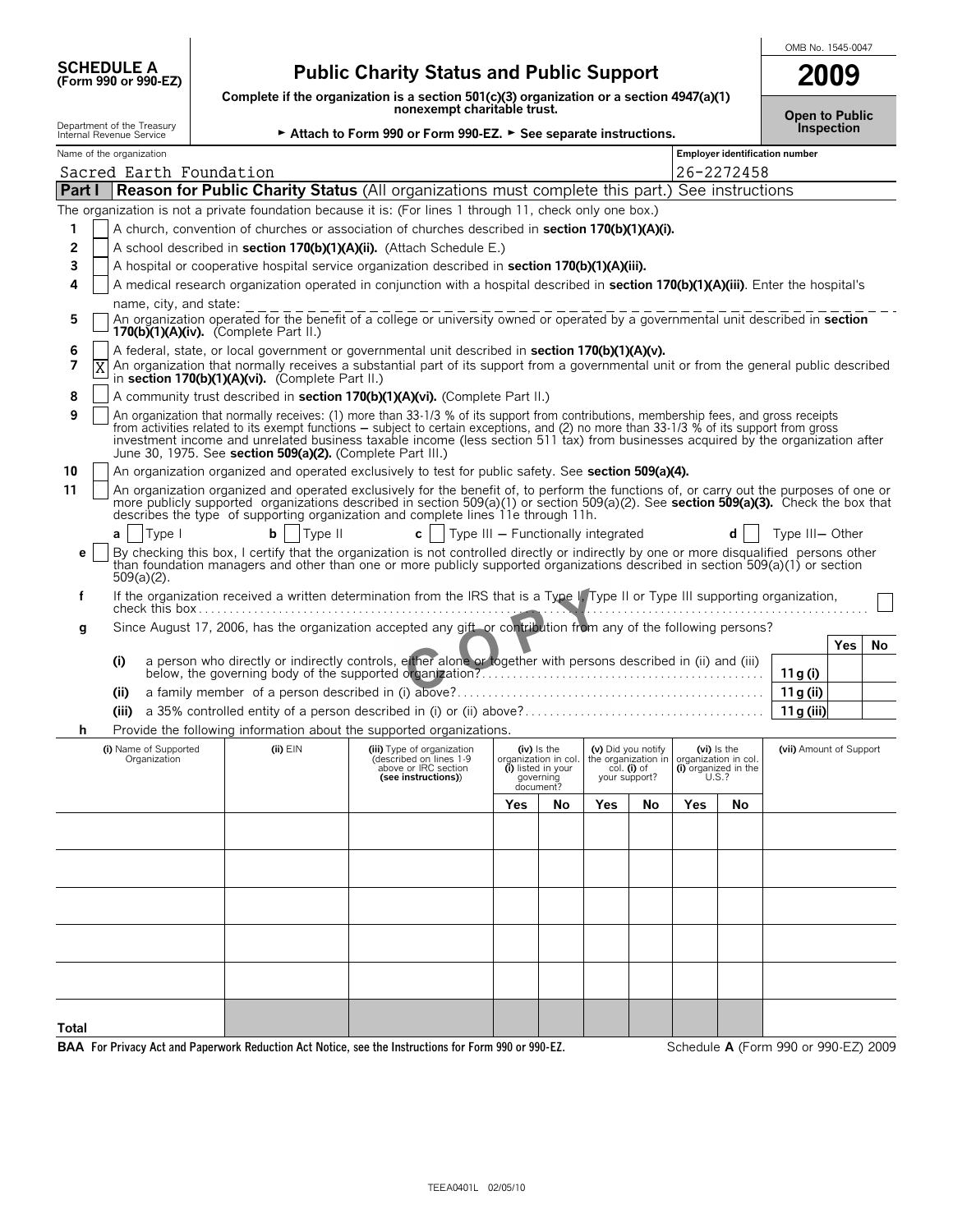$\boldsymbol{0}$  .

 $\boldsymbol{0}$  .

 $0.$ 0.

|    | Schedule A (Form 990 or 990-EZ) 2009 Sacred Earth Foundation                                                                                                                                                                   |                  |          |                |            | 26-2272458 | Page 2     |
|----|--------------------------------------------------------------------------------------------------------------------------------------------------------------------------------------------------------------------------------|------------------|----------|----------------|------------|------------|------------|
|    | Part II Support Schedule for Organizations Described in Sections 170(b)(1)(A)(iv) and 170(b)(1)(A)(vi)                                                                                                                         |                  |          |                |            |            |            |
|    | (Complete only if you checked the box on line 5, 7, or 8 of Part I.)<br><b>Section A. Public Support</b>                                                                                                                       |                  |          |                |            |            |            |
|    | Calendar year (or fiscal year<br>beginning in) $\rightarrow$                                                                                                                                                                   | $(a)$ 2005       | (b) 2006 | $(c)$ 2007     | $(d)$ 2008 | $(e)$ 2009 | (f) Total  |
|    | 1 Gifts, grants, contributions and<br>membership fees received. (Do<br>not include 'unusual grants.')                                                                                                                          |                  |          |                |            |            | $0$ .      |
|    | 2 Tax revenues levied for the<br>organization's benefit and<br>either paid to it or expended                                                                                                                                   |                  |          |                |            |            | $0$ .      |
| 3  | The value of services or<br>facilities furnished to the<br>organization by a governmental<br>unit without charge. Do not<br>include the value of services or<br>facilities generally furnished to<br>the public without charge |                  |          |                |            |            | $0$ .      |
| 4  | <b>Total.</b> Add lines 1-through 3                                                                                                                                                                                            | $0$ .            | 0.       | $0$ .          | $0$ .      | $0$ .      | 0.         |
| 5. | The portion of total<br>contributions by each person<br>(other than a governmental<br>unit or publicly supported<br>organization) included on line 1<br>that exceeds 2% of the amount<br>shown on line 11, column $(f)$        |                  |          |                |            |            | $0$ .      |
|    | 6 Public support. Subtract line 5                                                                                                                                                                                              |                  |          |                |            |            | $0$ .      |
|    | <b>Section B. Total Support</b>                                                                                                                                                                                                |                  |          |                |            |            |            |
|    | Calendar year (or fiscal year<br>beginning in) $\blacktriangleright$                                                                                                                                                           | $(a)$ 2005       | (b) 2006 | $(c)$ 2007     | $(d)$ 2008 | $(e)$ 2009 | (f) Total  |
|    | Amounts from line 4                                                                                                                                                                                                            | $\overline{0}$ . | $0$ .    | $\mathbf{0}$ . | $0$ .      | $\theta$ . | $0$ .      |
| 8  | Gross income from interest,<br>dividends, payments received<br>on securities loans, rents,<br>royalties and income form<br>similar sources                                                                                     |                  |          |                |            |            | $\Omega$ . |

| 9 | Net income from unrelated<br>business activities, whether or<br>not the business is regularly<br>carried on |  |
|---|-------------------------------------------------------------------------------------------------------------|--|
|   | Other income. Do not include                                                                                |  |

| 10 | Other income. Do not include<br>gain or loss from the sale of<br>capital assets (Explain in<br>Part $IV.$ ).<br>. |  |  |  |
|----|-------------------------------------------------------------------------------------------------------------------|--|--|--|
| 11 | <b>Total support.</b> Add lines 7<br>through 1<br>.                                                               |  |  |  |

| 13 First five years. If the Form 990 is for the organization's first, second, third, fourth, or fifth tax year as a section 501(c)(3) | $\blacktriangleright$ $\overline{X}$ |  |
|---------------------------------------------------------------------------------------------------------------------------------------|--------------------------------------|--|

| <b>Section C. Computation of Public Support Percentage</b> |      |  |  |  |  |  |
|------------------------------------------------------------|------|--|--|--|--|--|
|                                                            | - 14 |  |  |  |  |  |
|                                                            | 15   |  |  |  |  |  |
|                                                            |      |  |  |  |  |  |

16a 33-1/3 support test – 2009. If the organization did not check the box on line 13, and the line 14 is 33-1/3 % or more, check this box and **stop here.** The organization qualifies as a publicly supported organization. . . . . . . . . . . . . . . . . . . . . . . . . . . . . . . . . . . . . . . . . . . . . . . . . . . G

**b** 33-1/3 support test – 2008. If the organization did not check a box on line 13, or 16a, and line 15 is 33-1/3% or more, check this box and **stop here.** The organization qualifies as a publicly supported organization. . . . . . . . . . . . . . . . . . . . . . . . . . . . . . . . . . . . . . . . . . . . . . . . . . . G

- **17a 10%-facts-and-circumstances test** ' **2009** If the organization did not check a box on line 13, 16a, or 16b, and line 14 is 10% or more, and if the organization meets the 'facts-and-circumstances' test, check this box and **stop here.** Explain in Part IV how<br>the organization meets the 'facts-and-circumstances' test. The organization qualifies as a
	- **b** 10%-facts-and-circumstances test 2008. If the organization did not check a box on line 13, 16a, 16b, or 17a, and line 15 is 10% or more, and if the organization meets the 'facts-and-circumstances' test, check this box and **stop here.** Explain in Part IV how the<br>organization meets the 'facts-and-circumstances' test. The organization qualifies as a
- **18 Private foundation.** If the organization did not check a box on line, 13, 16a, 16b, 17a, or 17b, check this box and see instructions. . ► **BAA** Schedule **A** (Form 990 or 990-EZ) 2009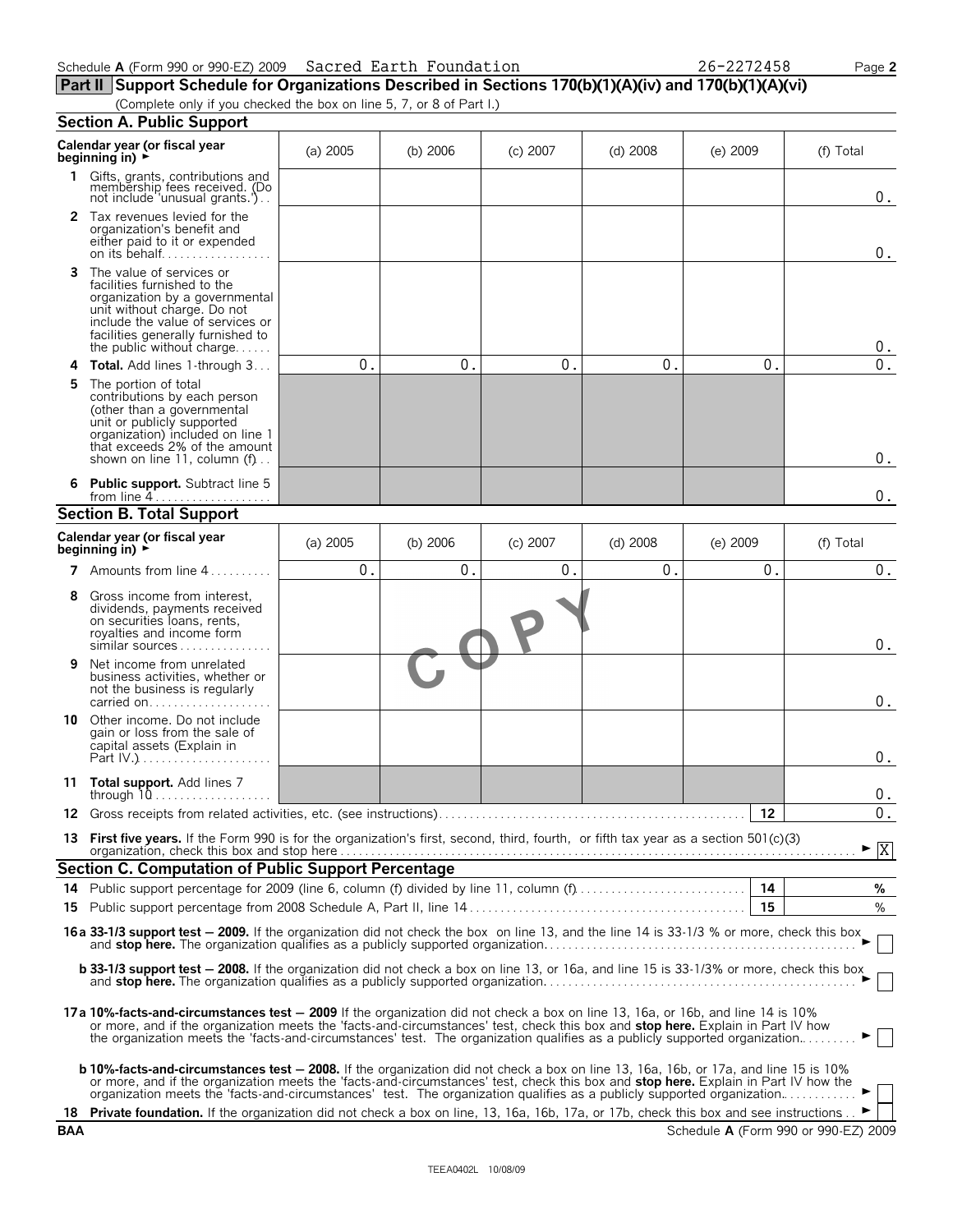### **Part III** Support Schedule for Organizations Described in Section 509(a)(2)

(Complete only if you checked the box on line 9 of Part I.)

|                | <b>Section A. Public Support</b>                                                                                                                                                                                                                                                          |          |            |            |            |            |    |             |
|----------------|-------------------------------------------------------------------------------------------------------------------------------------------------------------------------------------------------------------------------------------------------------------------------------------------|----------|------------|------------|------------|------------|----|-------------|
|                | Calendar year (or fiscal yr beginning in)                                                                                                                                                                                                                                                 | (a) 2005 | (b) 2006   | $(c)$ 2007 | $(d)$ 2008 | $(e)$ 2009 |    | $(f)$ Total |
|                | 1 Gifts, grants, contributions and<br>membership fees received. (Do<br>not include 'unusual grants.').                                                                                                                                                                                    |          |            |            |            |            |    |             |
| $\overline{2}$ | Gross receipts from<br>admissions, merchandise sold<br>or services performed, or<br>facilities furnished in a activity<br>that is related to the<br>organization's tax-exempt<br>$purpose$                                                                                                |          |            |            |            |            |    |             |
|                | 3 Gross receipts from activities that are<br>not an unrelated trade or business<br>under section $513$                                                                                                                                                                                    |          |            |            |            |            |    |             |
| 4              | Tax revenues levied for the<br>organization's benefit and<br>either paid to or expended on<br>its behalf                                                                                                                                                                                  |          |            |            |            |            |    |             |
| 5              | The value of services or<br>facilities furnished by a<br>governmental unit to the<br>organization without charge                                                                                                                                                                          |          |            |            |            |            |    |             |
|                | <b>6 Total.</b> Add lines 1 through 5                                                                                                                                                                                                                                                     |          |            |            |            |            |    |             |
|                | <b>7a</b> Amounts included on lines 1,<br>2, 3 received from disqualified                                                                                                                                                                                                                 |          |            |            |            |            |    |             |
|                | <b>b</b> Amounts included on lines 2<br>and 3 received from other than<br>disqualified persons that<br>exceed the greater of 1% of<br>the amount on line 13 for the<br>$year \dots \dots \dots \dots \dots \dots \dots \dots \dots \dots$                                                 |          |            |            |            |            |    |             |
|                | c Add lines $7a$ and $7b$                                                                                                                                                                                                                                                                 |          |            |            |            |            |    |             |
| 8              | <b>Public support (Subtract line</b>                                                                                                                                                                                                                                                      |          |            |            |            |            |    |             |
|                | 7c from line 6.)                                                                                                                                                                                                                                                                          |          |            |            |            |            |    |             |
|                | <b>Section B. Total Support</b>                                                                                                                                                                                                                                                           |          |            |            |            |            |    |             |
|                |                                                                                                                                                                                                                                                                                           |          |            |            |            |            |    |             |
|                | <b>Calendar year</b> (or fiscal yr beginning in) $\blacktriangleright$                                                                                                                                                                                                                    | (a) 2005 | $(b)$ 2006 | $(c)$ 2007 | $(d)$ 2008 | $(e)$ 2009 |    | (f) Total   |
|                | <b>9</b> Amounts from line $6, \ldots, \ldots$<br><b>10a</b> Gross income from interest,<br>dividends, payments received<br>on securities loans, rents,<br>royalties and income form<br>similar sources                                                                                   |          |            |            |            |            |    |             |
|                | <b>b</b> Unrelated business taxable<br>income (less section 511<br>taxes) from businesses<br>acquired after June 30, 1975                                                                                                                                                                 |          |            |            |            |            |    |             |
| 11             | c Add lines $10a$ and $10b$<br>Net income from unrelated business<br>activities not included inline 10b,<br>whether or not the business is<br>regularly carried on                                                                                                                        |          |            |            |            |            |    |             |
|                | 12 Other income. Do not include<br>gain or loss from the sale of<br>capital assets (Explain in                                                                                                                                                                                            |          |            |            |            |            |    |             |
| 14             | 13 Total support. (add Ins 9, 10c, 11, and 12.)<br>First five years. If the Form 990 is for the organization's first, second, third, fourth, or fifth tax year as a section 501(c)(3)                                                                                                     |          |            |            |            |            |    |             |
|                | Section C. Computation of Public Support Percentage                                                                                                                                                                                                                                       |          |            |            |            |            |    |             |
|                |                                                                                                                                                                                                                                                                                           |          |            |            |            |            |    |             |
|                |                                                                                                                                                                                                                                                                                           |          |            |            |            |            | 15 | %           |
| 16.            |                                                                                                                                                                                                                                                                                           |          |            |            |            |            | 16 | %           |
|                | Section D. Computation of Investment Income Percentage                                                                                                                                                                                                                                    |          |            |            |            |            |    |             |
|                | 17 Investment income percentage for 2009 (line 10c, column (f) divided by line 13, column (f)                                                                                                                                                                                             |          |            |            |            |            | 17 | %           |
| 18             |                                                                                                                                                                                                                                                                                           |          |            |            |            |            |    |             |
|                | 19 a 33-1/3 support tests - 2009. If the organization did not check the box on line 14, and line 15 is more than 33-1/3%, and line 17 is not more than 33-1/3%, check this box and stop here. The organization qualifies as a                                                             |          |            |            |            |            |    |             |
|                | <b>b 33-1/3 support tests - 2008.</b> If the organization did not check a box on line 14 or 19a, and line 16 is more than 33-1/3%, and line 18<br>is not more than 33-1/3%, check this box and <b>stop here.</b> The organization qualifies as a publicly supported organization $\ldots$ |          |            |            |            |            |    |             |
|                | 20 Private foundation. If the organization did not check a box on line 14, 19a, or 19b, check this box and see instructions                                                                                                                                                               |          |            |            |            |            |    |             |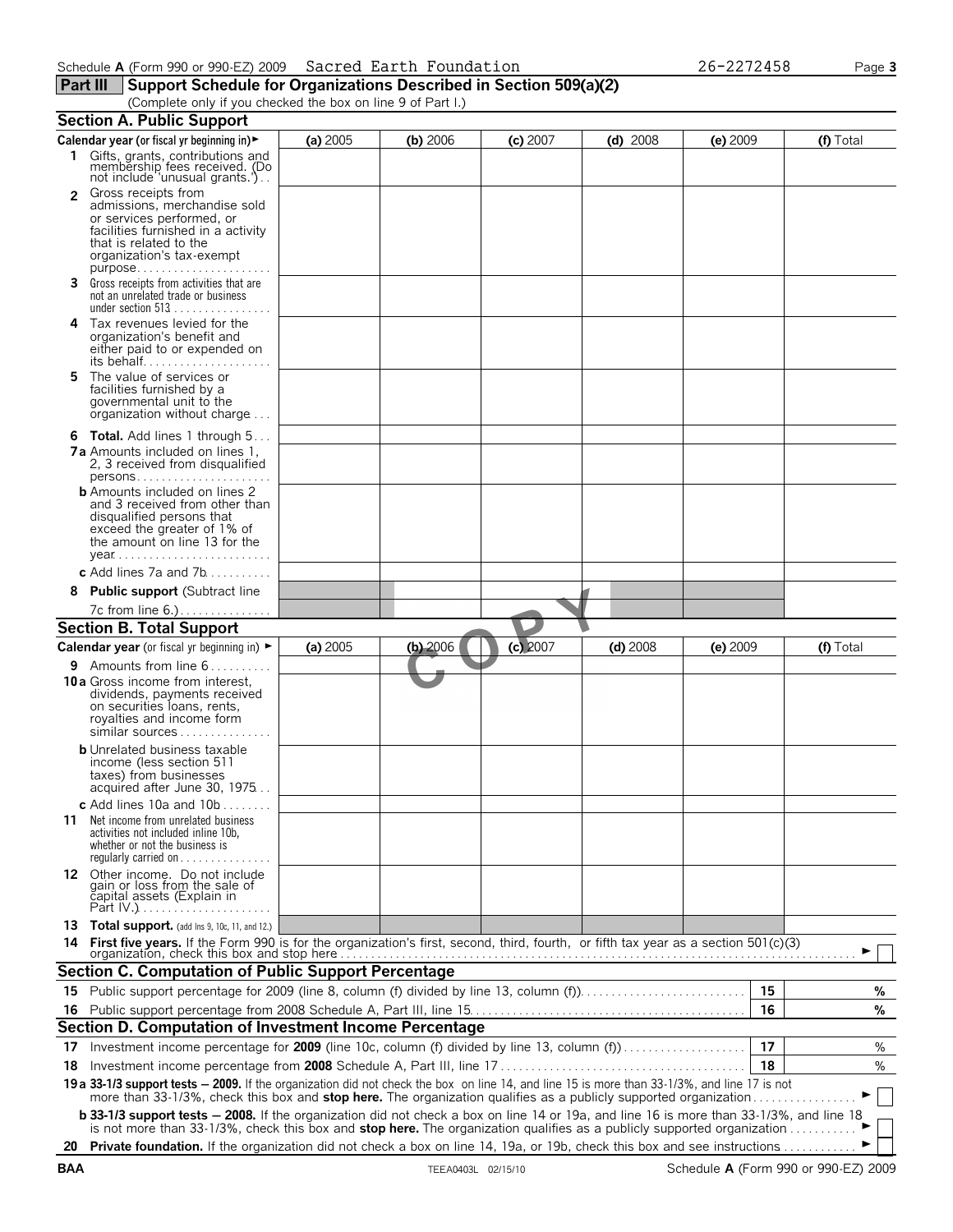|                | Schedule A (Form 990 or 990-EZ) 2009 Sacred Earth Foundation |  |      |                                                                                                                                                                                                                                     | 26-2272458 | Page 4 |
|----------------|--------------------------------------------------------------|--|------|-------------------------------------------------------------------------------------------------------------------------------------------------------------------------------------------------------------------------------------|------------|--------|
| <b>Part IV</b> |                                                              |  |      | <b>Supplemental Information.</b> Complete this part to provide the explanations required by Part II, line 10; Part II, line 10; Part II, line 17a or 17b; and Part III, line 12. Provide any other additional information. See inst |            |        |
|                |                                                              |  |      |                                                                                                                                                                                                                                     |            |        |
|                |                                                              |  |      |                                                                                                                                                                                                                                     |            |        |
|                |                                                              |  |      |                                                                                                                                                                                                                                     |            |        |
|                |                                                              |  |      |                                                                                                                                                                                                                                     |            |        |
|                |                                                              |  |      |                                                                                                                                                                                                                                     |            |        |
|                |                                                              |  |      |                                                                                                                                                                                                                                     |            |        |
|                |                                                              |  |      |                                                                                                                                                                                                                                     |            |        |
|                |                                                              |  |      |                                                                                                                                                                                                                                     |            |        |
|                |                                                              |  |      |                                                                                                                                                                                                                                     |            |        |
|                |                                                              |  |      |                                                                                                                                                                                                                                     |            |        |
|                |                                                              |  |      |                                                                                                                                                                                                                                     |            |        |
|                |                                                              |  |      |                                                                                                                                                                                                                                     |            |        |
|                |                                                              |  |      |                                                                                                                                                                                                                                     |            |        |
|                |                                                              |  |      |                                                                                                                                                                                                                                     |            |        |
|                |                                                              |  |      |                                                                                                                                                                                                                                     |            |        |
|                |                                                              |  |      |                                                                                                                                                                                                                                     |            |        |
|                |                                                              |  | COPY |                                                                                                                                                                                                                                     |            |        |
|                |                                                              |  |      |                                                                                                                                                                                                                                     |            |        |
|                |                                                              |  |      |                                                                                                                                                                                                                                     |            |        |
|                |                                                              |  |      |                                                                                                                                                                                                                                     |            |        |
|                |                                                              |  |      |                                                                                                                                                                                                                                     |            |        |
|                |                                                              |  |      |                                                                                                                                                                                                                                     |            |        |
|                |                                                              |  |      |                                                                                                                                                                                                                                     |            |        |
|                |                                                              |  |      |                                                                                                                                                                                                                                     |            |        |
|                |                                                              |  |      |                                                                                                                                                                                                                                     |            |        |
|                |                                                              |  |      |                                                                                                                                                                                                                                     |            |        |
|                |                                                              |  |      |                                                                                                                                                                                                                                     |            |        |
|                |                                                              |  |      |                                                                                                                                                                                                                                     |            |        |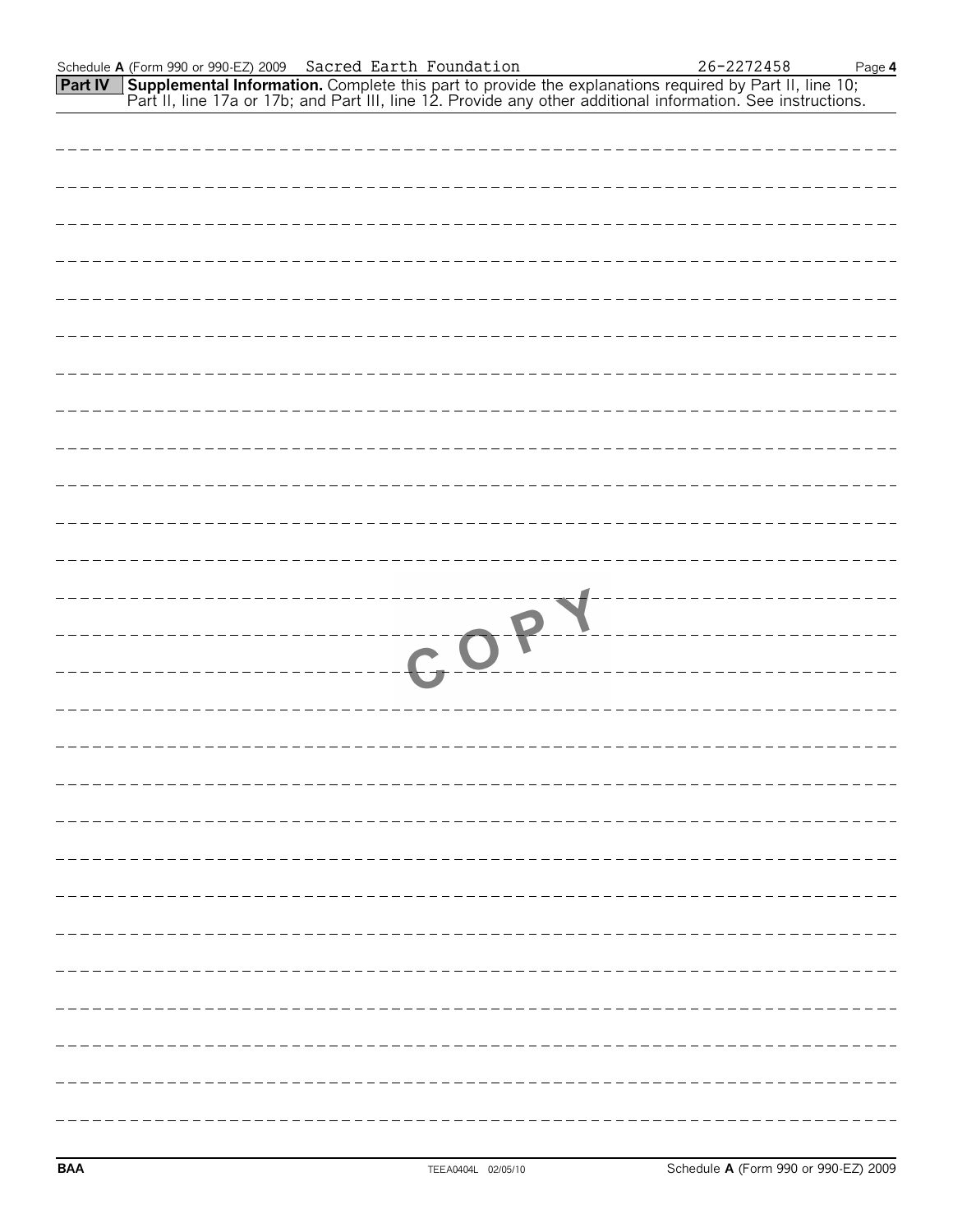**2009 Federal Statements Page 1 Sacred Earth Foundation 26-2272458 Statement 1 Form 990-EZ, Part I, Line 5c Net Gain (Loss) from Noninventory Sales** Other Assets Description: Stock Trailer<br>Date Acquired: 3/10/2004 Date Acquired: 3/10/20<br>How Acquired: 2011 Purchase How Acquired:<br>Date Sold: Date Sold: 3/15/2010 To Whom Sold: Gross Sales Price: 12,000.<br>Cost or Other Basis: 15,000. Cost or Other Basis: 15,000. Basis Method: Expenses of Sale: 75.<br>Depreciation: 12,857. Depreciation: Gain (Loss) 9,782. Total Gain (Loss) Other Assets  $\frac{2}{5}$  9,782. Total Net Gain (Loss) From Noninventory Sales  $\overline{5}$  9,782. **Statement 2 Form 990-EZ, Part I, Line 16 Other Expenses** Advertising and Promotion. . . . . . . . . . . . . . . . . . . . . . . . . . . . . . . . . . . . . . . . . . . . . . . . . . . . . . . . . . . . . . . . . . . \$ 1,298. Conferences, Conventions, and Meetings. . . . . . . . . . . . . . . . . . . . . . . . . . . . . . . . . . . . . . . . . . . . . . . . 200. Contracted Services. . . . . . . . . . . . . . . . . . . . . . . . . . . . . . . . . . . . . . . . . . . . . . . . . . . . . . . . . . . . . . . . . . . . . . . . . . . . 8,450. Depreciation. . . . . . . . . . . . . . . . . . . . . . . . . . . . . . . . . . . . . . . . . . . . . . . . . . . . . . . . . . . . . . . . . . . . . . . . . . . . . . . . . . . . . . . 14. Dues and Subscriptions. . . . . . . . . . . . . . . . . . . . . . . . . . . . . . . . . . . . . . . . . . . . . . . . . . . . . . . . . . . . . . . . . . . . . . . . 295. Feed. . . . . . . . . . . . . . . . . . . . . . . . . . . . . . . . . . . . . . . . . . . . . . . . . . . . . . . . . . . . . . . . . . . . . . . . . . . . . . . . . . . . . . . . . . . . . . . . . . . 1,001. Fuel. . . . . . . . . . . . . . . . . . . . . . . . . . . . . . . . . . . . . . . . . . . . . . . . . . . . . . . . . . . . . . . . . . . . . . . . . . . . . . . . . . . . . . . . . . . . . . . . . . . 4,509. Income Taxes/C Corporation. . . . . . . . . . . . . . . . . . . . . . . . . . . . . . . . . . . . . . . . . . . . . . . . . . . . . . . . . . . . . . . . . . 3,057. Information Technology. . . . . . . . . . . . . . . . . . . . . . . . . . . . . . . . . . . . . . . . . . . . . . . . . . . . . . . . . . . . . . . . . . . . . . . . 449. Insurance . . . . . . . . . . . . . . . . . . . . . . . . . . . . . . . . . . . . . . . . . . . . . . . . . . . . . . . . . . . . . . . . . . . . . . . . . . . . . . . . . . . . . . . . . . . 1,543. Licenses & Fees . . . . . . . . . . . . . . . . . . . . . . . . . . . . . . . . . . . . . . . . . . . . . . . . . . . . . . . . . . . . . . . . . . . . . . . . . . . . . . . . . . 180. Meals/Food. . . . . . . . . . . . . . . . . . . . . . . . . . . . . . . . . . . . . . . . . . . . . . . . . . . . . . . . . . . . . . . . . . . . . . . . . . . . . . . . . . . . . . . . . . 2,510. Office Expenses . . . . . . . . . . . . . . . . . . . . . . . . . . . . . . . . . . . . . . . . . . . . . . . . . . . . . . . . . . . . . . . . . . . . . . . . . . . . . . . . . . 376. Property Taxes. . . . . . . . . . . . . . . . . . . . . . . . . . . . . . . . . . . . . . . . . . . . . . . . . . . . . . . . . . . . . . . . . . . . . . . . . . . . . . . . . . . . 5,133. Supplies. . . . . . . . . . . . . . . . . . . . . . . . . . . . . . . . . . . . . . . . . . . . . . . . . . . . . . . . . . . . . . . . . . . . . . . . . . . . . . . . . . . . . . . . . . . . . 813. Travel. . . . . . . . . . . . . . . . . . . . . . . . . . . . . . . . . . . . . . . . . . . . . . . . . . . . . . . . . . . . . . . . . . . . . . . . . . . . . . . . . . . . . . . . . . . . . . . . 270. Vet. . . . . . . . . . . . . . . . . . . . . . . . . . . . . . . . . . . . . . . . . . . . . . . . . . . . . . . . . . . . . . . . . . . . . . . . . . . . . . . . . . . . . . . . . . . . . . . . . . . . . 414. Total \$ **Statement 3 Form 990-EZ, Part II, Line 24 Other Assets** Beginning Ending Acct Rec. . . . . . . . . . . . . . . . . . . . . . . . . . . . . . . . . . . . . . . . . . . . . . . . . . . . . . . . . . . . . . . . . . . . . . . . . . . . . \$ 0. \$ -100. Total  $\overline{s}$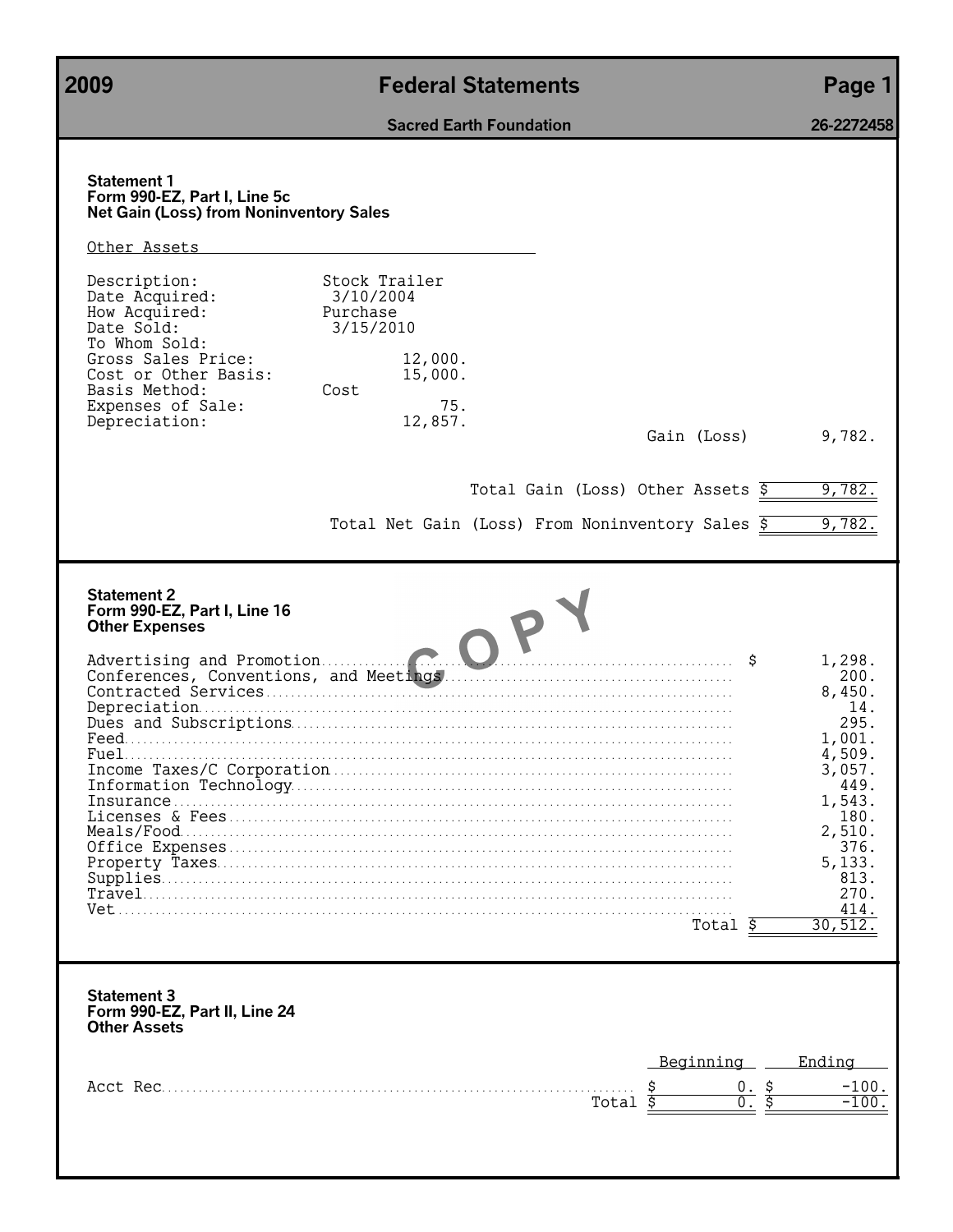# **2009 Federal Statements Page 2**

**Sacred Earth Foundation 26-2272458**

| <b>Statement 4</b><br>Form 990-EZ, Part II, Line 26<br><b>Total Liabilities</b>                                                                                                                                                                                                                                                                                                                                                                                                                                                                                                                                                                                                                                                                                                                                                                                                                                                                                                                                                                                                                                                                                                                                                                                                                                                                                                                                                                                                                                                                                                                                                                                                                                                                                                                                                                                                                    |                                                                                  |
|----------------------------------------------------------------------------------------------------------------------------------------------------------------------------------------------------------------------------------------------------------------------------------------------------------------------------------------------------------------------------------------------------------------------------------------------------------------------------------------------------------------------------------------------------------------------------------------------------------------------------------------------------------------------------------------------------------------------------------------------------------------------------------------------------------------------------------------------------------------------------------------------------------------------------------------------------------------------------------------------------------------------------------------------------------------------------------------------------------------------------------------------------------------------------------------------------------------------------------------------------------------------------------------------------------------------------------------------------------------------------------------------------------------------------------------------------------------------------------------------------------------------------------------------------------------------------------------------------------------------------------------------------------------------------------------------------------------------------------------------------------------------------------------------------------------------------------------------------------------------------------------------------|----------------------------------------------------------------------------------|
| Total $\overline{\$}$                                                                                                                                                                                                                                                                                                                                                                                                                                                                                                                                                                                                                                                                                                                                                                                                                                                                                                                                                                                                                                                                                                                                                                                                                                                                                                                                                                                                                                                                                                                                                                                                                                                                                                                                                                                                                                                                              | Beginning<br>Ending<br>31,880. \$<br>21,900.<br>$\overline{31,880.5}$<br>21,900. |
| <b>Statement 5</b><br>Form 990-EZ, Part III<br><b>Organization's Primary Exempt Purpose</b>                                                                                                                                                                                                                                                                                                                                                                                                                                                                                                                                                                                                                                                                                                                                                                                                                                                                                                                                                                                                                                                                                                                                                                                                                                                                                                                                                                                                                                                                                                                                                                                                                                                                                                                                                                                                        |                                                                                  |
| The Sacred Earth Foundation is a $501(c)$ (3) non-profit, community-stewarded land<br>trust with a mission to hold Sacred Earth Foundation lands in trust, to steward<br>with reverence, and to teach sustainable living to children of all ages.                                                                                                                                                                                                                                                                                                                                                                                                                                                                                                                                                                                                                                                                                                                                                                                                                                                                                                                                                                                                                                                                                                                                                                                                                                                                                                                                                                                                                                                                                                                                                                                                                                                  |                                                                                  |
| Protecting 1,260 acres of land in and around Rock Creek Canyon, the Sacred Earth<br>Foundation is responsible for overseeing events and programs that operate on the<br>property. Current programs include the White Eagle Memorial Preserve<br>(conservation burial ground), White Eagle Vision Expedition summer camps and Ekone<br>Ranch.                                                                                                                                                                                                                                                                                                                                                                                                                                                                                                                                                                                                                                                                                                                                                                                                                                                                                                                                                                                                                                                                                                                                                                                                                                                                                                                                                                                                                                                                                                                                                       |                                                                                  |
| <b>Statement 6</b><br>Statement of Program Service Accomplishments<br>**Land Conservation - Sacred Earth Foundation holds 1060 acres in a conservation<br>land trust for future generations. Stewardship of this land is a central feature<br>of the work we do. Number benefited: Approximately 425 children and adults<br>gained inspiration, renewal and nature-based education during this period.<br>Significant achievements:<br>.Completed a 20-acre cost-share contract with the Department of Natural<br>Resources for the purposes of forest-fire fuel reduction, therefore reducing the<br>hazard of forest fires on SEF and neighboring lands.<br>. Conducted massive cleanup of previous timber harvest areas, restoring<br>heavily impacted land for the benefit of wildlife and native species.<br>.Discontinued grazing livestock on sensitive areas.<br>.Discontinued raising Bison on SEF land, therefore reducing impact on<br>grazing areas.<br>. Took measures to control invasive species, including fiddleneck, Canadian<br>thistle, knapweed, and California ground squirrels.<br>**Youth Education - Sacred Earth Foundation conducts youth education in 2 primary<br>ways; we lease our facilities to schools and businesses running nature-based<br>education programs, and we also provide our own programming and curriculum for<br>groups. Number benefited: Approximately 200 children visited Sacred Earth<br>Foundation land for a deep experience on a working ranch and wild lands during<br>this period. Significant achievements:<br>.White Eagle Vision Expeditions, LLC conducted the 24th season of Ekone<br>Summer Camps for children, inspiring approximately 100 children to be good earth<br>stewards, develop a positive work ethic, and create healthy peer relationships.<br>Through WEVE's innovative horse program, the children gain confidence, |                                                                                  |
| gentleness, and integrity while learning to ride.<br>•Four schools and one girl scout troupe brought groups of children to SEF<br>land for several days of wilderness exploration, ranch projects, and hands-on                                                                                                                                                                                                                                                                                                                                                                                                                                                                                                                                                                                                                                                                                                                                                                                                                                                                                                                                                                                                                                                                                                                                                                                                                                                                                                                                                                                                                                                                                                                                                                                                                                                                                    |                                                                                  |